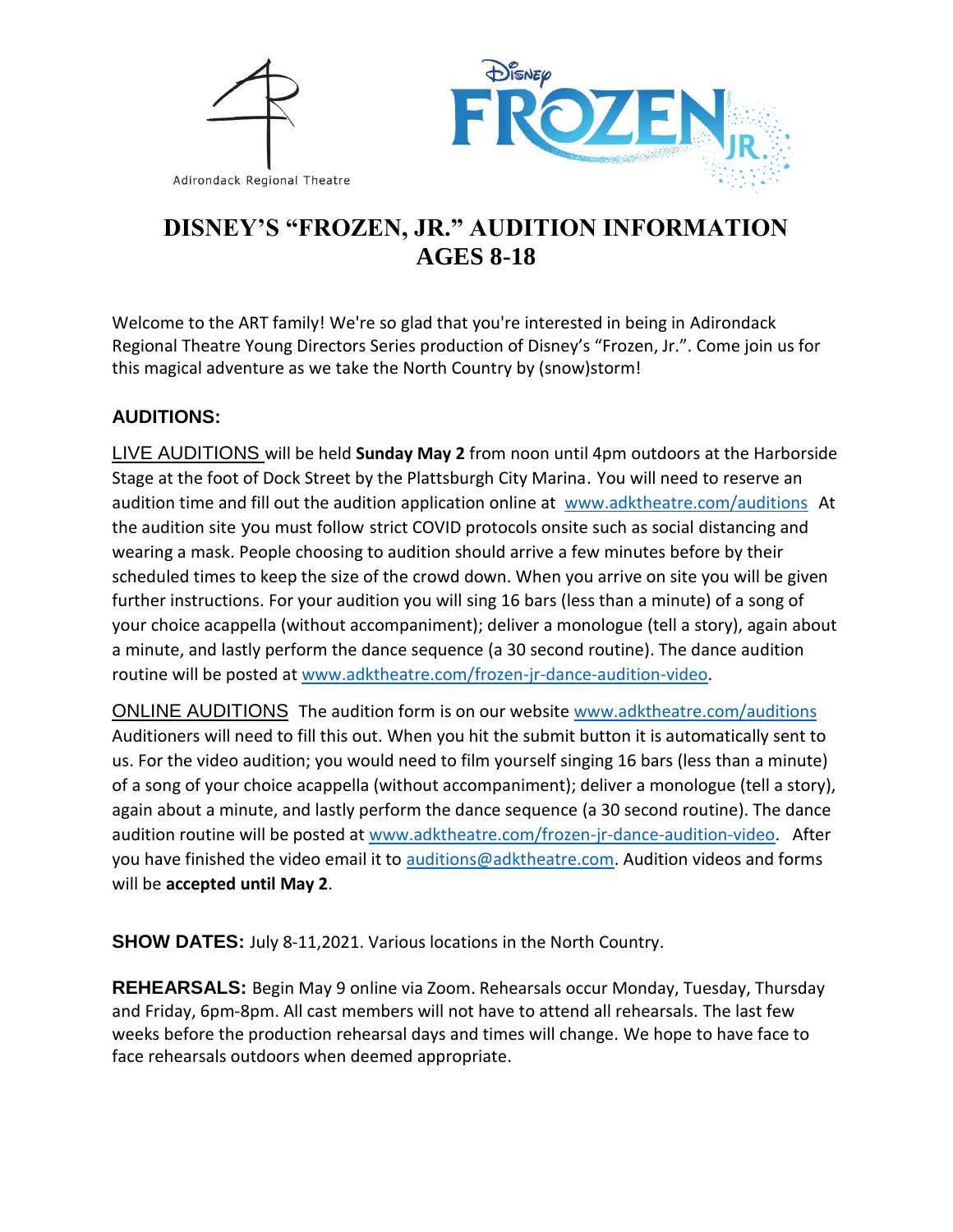**DESCRIPTION:** The enchanting modern classic, Disney's Frozen Jr. is based on the 2018 Broadway musical, and brings Elsa, Anna, and the magical land of Arendelle to life, onstage. The show features all of the memorable songs from the animated film, with music and lyrics by Kristen Anderson-Lopez and Robert Lopez, plus five new songs written for the Broadway production. A story of true love and acceptance between sisters, Frozen Jr. expands upon the emotional relationship and journey between Princesses Anna and Elsa. When faced with danger, the two discover their hidden potential and the powerful bond of sisterhood. With a cast of beloved characters and loaded with magic, adventure, and plenty of humor, Frozen Jr. is sure to thaw even the coldest heart! Some of you may already be familiar with the audition process. Some of you might be experiencing your first audition. Either way, we're here to help you prepare.

# **VOCAL AUDITION TIPS**

A musical theater vocal audition is NOT "American Idol". This is an audition, not a "sing-off". It's all about storytelling. The directors aren't so much listening to voices as looking for who can tell a story with their voice, face, and body. If you're nervous, "hide" behind the character. Remember that it's not "you" up there; it's your character. Try to be aware of what your face and body are doing when you sing. Regardless of how your song sounds, if your face doesn't tell the story of the song, the audience isn't going to understand the story. Our brains process pictures before they process words, so if your hands are busy doing something unrelated to the song (for instance: tugging at the bottom of your shirt) the audience is going to think your song is about something else (a shirt), no matter what words you're singing!

# **DANCE AUDITION TIPS**

The choreographer will post a small routine for you to learn prior to your audition. Do your best with the dance steps, but ultimately choreographers are most interested in who looks energized and exciting while moving in time with music. Don't panic if you mess up the steps, put your feet in the wrong place, or forget what to do with your hands. Even very polished dancers mess up sometimes. No one expects you to be perfect. However, when you miss something, it is important that you keep smiling and keep going (again -- staying in character is vital in an audition)! A big smile and an air of confidence can hide a multitude of mistakes with your feet. Even if you do the steps perfectly, if you are not expressive, or if you look like you're really concentrating hard instead of portraying the mood of the character, the role might go to someone with slightly less dancing ability, who dances as a believable character.

# **CASTING**

Casting a show is like assembling a large jigsaw puzzle. If you are not cast in the part that you wanted in this show, that DOES NOT mean that your audition performance was not of a good quality. It simply means that that character wasn't a good fit for you in this particular show. The "fit" decision usually has little to do with anything under your control. You may be too tall, too short, too high voice, too low voice, etc. etc. -- you get the picture! Similarly, if you auditioned hoping to be given a certain role and you are cast with a different role, that means that the directors needed you most in the role in which you were cast. Again, remember that the ENSEMBLE is considered a role. Being in a show is being on a team. Every single player on the team is vital to the success of the whole piece. NO ONE ACTOR is more important than any other actor onstage. "There are no small parts...only small actors!"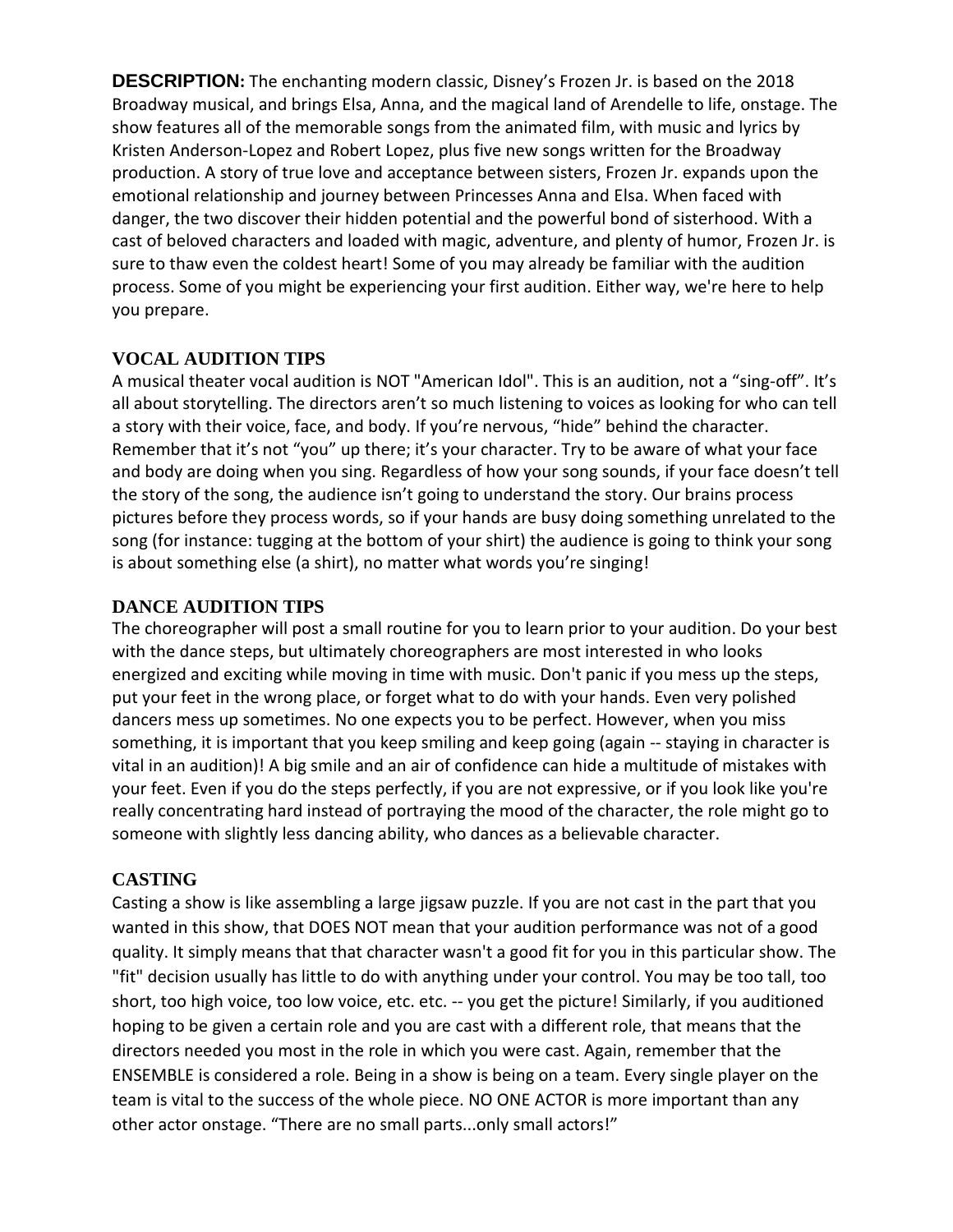# **CHARACTER BREAKDOWN**

### **Young Anna**

Young Anna, Middle Anna, and Anna are all the young Princess of Arendelle at different ages. Filled with a tremendous amount of light, energy, and love, Anna is a hopelessly optimistic extrovert at all ages, but as she grows older, she longs for connection with others, especially her sister, Elsa. Each version of this warm and determined princess requires a strong singer with great comic timing.

Gender: Female

Vocal range top: D5 Vocal range bottom: A3

### **Middle Anna**

Young Anna, Middle Anna, and Anna are all the young Princess of Arendelle at different ages. Filled with a tremendous amount of light, energy, and love, Anna is a hopelessly optimistic extrovert at all ages, but as she grows older, she longs for connection with others, especially her sister, Elsa. Each version of this warm and determined princess requires a strong singer with great comic timing.

Gender: Female

Vocal range top: B4 Vocal range bottom: A3

#### **Anna**

Young Anna, Middle Anna, and Anna are all the young Princess of Arendelle at different ages. Filled with a tremendous amount of light, energy, and love, Anna is a hopelessly optimistic extrovert at all ages, but as she grows older, she longs for connection with others, especially her sister, Elsa. Each version of this warm and determined princess requires a strong singer with great comic timing.

Gender: Female

Vocal range top: D5 Vocal range bottom: G3

### **Young Elsa**

Young Elsa, Middle Elsa, and Elsa are all the elder Princess of Arendelle at different ages. Next in line for the throne, Elsa has been born with magical powers that can overwhelm her when she becomes afraid and harm others if not handled with care. Fearful of hurting anyone, especially her beloved sister, Anna, Elsa becomes anxious and withdrawn as she grows older, before eventually learning to take control of, and become confident in, her powers which she masterfully uses to manipulate the Snow Chorus Gender: Female

Vocal range top: C#5 Vocal range bottom: A3

### **Middle Elsa**

Young Elsa, Middle Elsa, and Elsa are all the elder Princess of Arendelle at different ages. Next in line for the throne, Elsa has been born with magical powers that can overwhelm her when she becomes afraid and harm others if not handled with care. Fearful of hurting anyone, especially her beloved sister, Anna, Elsa becomes anxious and withdrawn as she grows older, before eventually learning to take control of, and become confident in, her powers which she masterfully uses to manipulate the Snow Chorus. Gender: Female

Vocal range top: F#4 Vocal range bottom: A3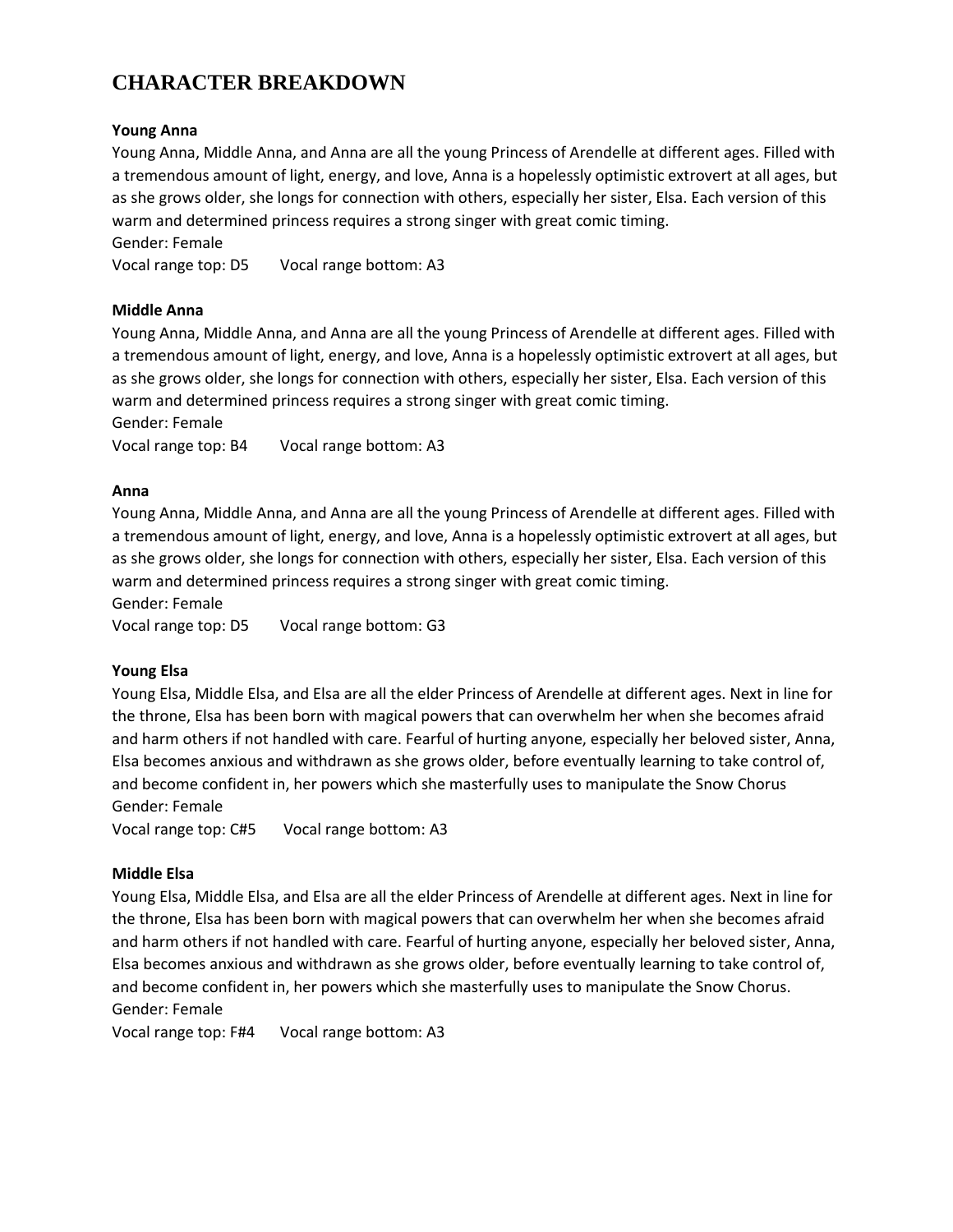# **Elsa**

Young Elsa, Middle Elsa, and Elsa are all the elder Princess of Arendelle at different ages. Next in line for the throne, Elsa has been born with magical powers that can overwhelm her when she becomes afraid and harm others if not handled with care. Fearful of hurting anyone, especially her beloved sister, Anna, Elsa becomes anxious and withdrawn as she grows older, before eventually learning to take control of, and become confident in, her powers which she masterfully uses to manipulate the Snow Chorus. Gender: Female

Vocal range top: D5 Vocal range bottom: F#3

#### **King Agnarr**

The warm-hearted ruler of Arendelle is committed to protecting both his family and the Townspeople from his eldest daughter's powers. Gender: Male

#### **Queen Iduna**

The queen possesses a sense of rightness and kindness that guides her in her protection of her two young girls. A daughter of the Northern Nomads, this queen has the ability to communicate with the Hidden Folk of the mountains and so understands Elsa's powers deeply. Gender: Female

#### **Pabbie & Bulda**

Pabbie and Bulda are the mystical leaders of the Hidden Folk who have a soft spot for "strays." Everbenevolent, these parental figures want what's best for Kristoff, even if they are a bit misguided in their efforts.

Gender: Any

#### **Bishop**

The bishop officiates the coronation and passing of the crown to Elsa. This spiritual supervisor must communicate to the Townspeople of Arendelle in a serious and formal manner. Gender: Any

#### **Kristoff**

Kristoff is a hardworking ice harvester. Kristoff has a sarcastic veneer and a rough-around-the-edges exterior that hides a big heart. Taken in by the Hidden Folk when he was young, he loves Pabbie and Bulda dearly, but is a bit of a loner with a reindeer for a best friend- until he meets Anna.

Gender: Male

Vocal range top: A3 Vocal range bottom: G2

#### **Sven**

Sven is a reindeer of few words, fiercely loyal pal to Kristoff, and loves giving the ice harvester a hard time. Look for a performer with good comic timing and terrific physical acting skills who can devise a strong movement vocabulary to bring this furry charmer to life.

Gender: Any

Vocal range top: A4 Vocal range bottom: A3

#### **Hans**

The ambitious Prince of the Southern Isles and overlooked thirteenth son of a king. Hans constantly strives to find a way to make good and stand out. He boasts an exceedingly charming facade that fools